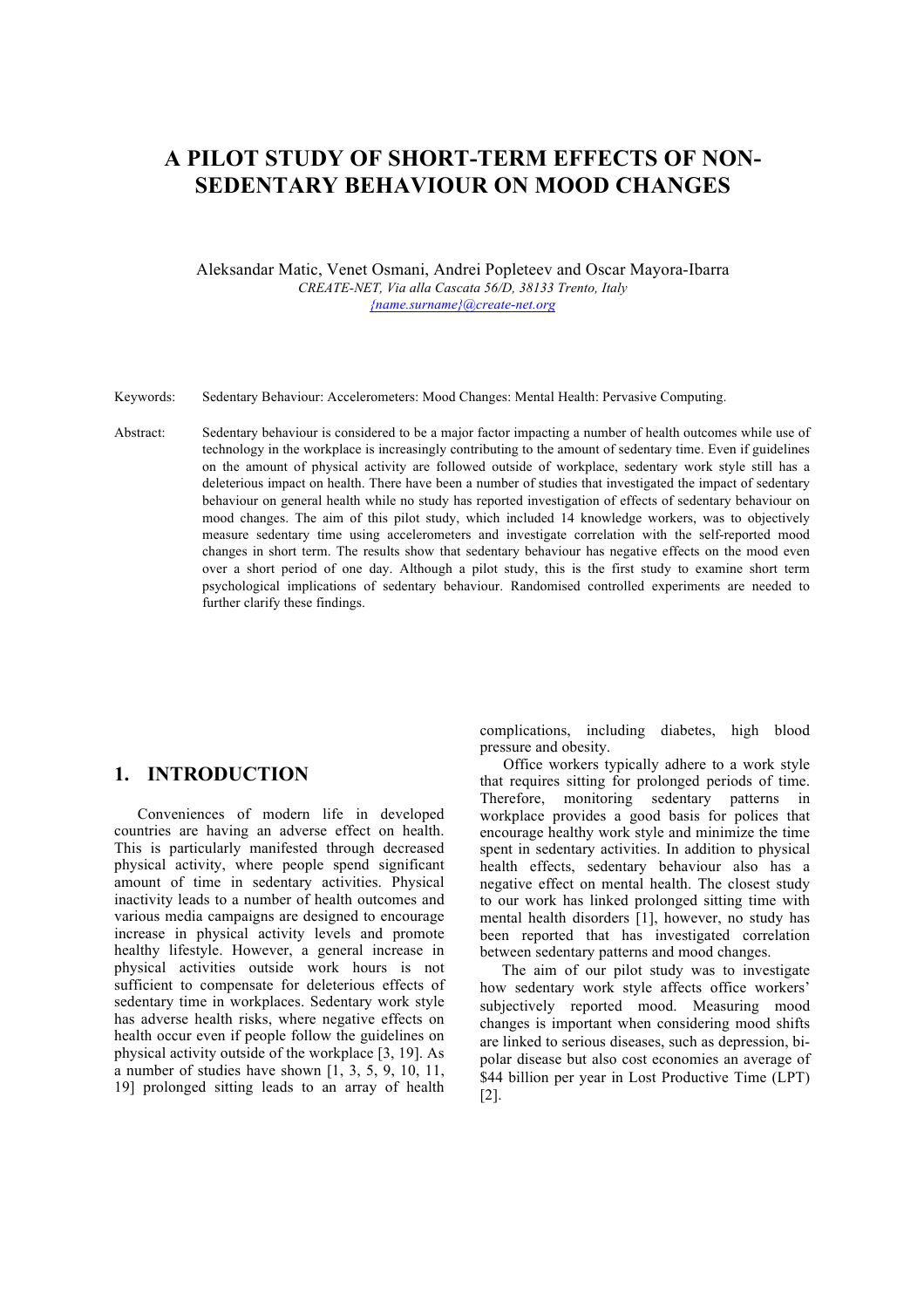In our study we used well-established technologies to monitor sitting time, namely mobile phones with embedded accelerometers. Using mobile phones as a sensing device not only allows for precise measurements of physical activities and sedentary periods (thus overcoming recall biases and floor effects [4]), but also provides an unobtrusive monitoring platform that does not interfere with the typical office workers' routines. In this manner, we were able to measure precisely sedentary behaviour at workplace and correlate the findings with the reported mood changes. The study described in this paper is the first to have investigated this issue and we hope it will motivate further research in the implications of sedentary behaviour on psychological response.

## **2. BACKGROUND AND RELATED WORK**

Sedentary behaviour (from the Latin "sedere" meaning "sitting") refers to the category of behaviours for which the energy expenditure is low, including prolonged sitting periods at work, home, in car, bus, and in leisure time [3]. Sedentary behaviour, characterized by the SITT formula (Sedentary behaviour frequency, Intensity, Time and Type), is often associated with adverse health outcomes. Emerging studies suggest that independently and qualitatively different from a lack of moderate or intense physical activity, sedentary behaviour has effects on human metabolism, physical function and health outcomes and therefore it should be considered as a separate and unique phenomenon [3]. Even if one meets physical activity guidelines, sitting for prolonged periods increases the risks for obesity, metabolic syndrome, type 2 diabetes and cardiovascular disease [3, 5].

Previous research initiatives have relied on selfreporting methods to acquire information about activities that correspond to sitting routines. Selfreporting of physical activity have a number of drawbacks including floor effects and recall bias [4] while continuous monitoring over long periods of time may disturb habitual physical activity [6]. On the other hand, accelerometers can provide recognition of physical activities such as sitting, running, standing [7, 8] and in addition record further details such as duration, frequency and intensity of movements. Accelerometers have become critical in investigation of sedentary habits that are difficult to recall with the questionnaire method. With the advancement of technology, accelerometers have been used to capture sedentary

patterns in an objective manner, thus overcoming the drawbacks of self-reporting. Usage of accelerometers allowed significant results in establishing the influence of sedentary behaviour on metabolism [9], vascular health [9] and bone mineral content [10]. Moreover, recent studies link sedentary lifestyle and obesity [11], cancer [12] and psychosocial health [13]. Sanchez-Villegas et al. [1] found that the risk of mental disorders was 31% higher for prolonged patterns of sitting in front of a computer or a TV, comparing subjects that spend more than 42h/week in front of a TV with those watching less than 10.5h/week. The extensive literature survey on the implications of sedentary lifestyle, provided by Tremblay et al. [3], concludes that there is a need to understand the factors of sedentary behaviour and to implement interventions to reduce population-wide levels of sedentary behaviour, shifting some proportion of time from sitting to various types of physical activity. The authors [3] suggest that this should be done empirically. By conducting an empirical study that investigates non-sitting periods during working time, we have studied the correlation between sedentary patterns at workplace and office workers' mood changes, which may form the basis for strategies to reduce prolonged sitting periods. Our work is the first to investigate the influence of sedentary behaviour on mood changes, opening up a research avenue to explore psychological effects of increasing prevalence of sedentary habits.

## **3. MOTIVATION**

Examining the influence of sedentary behaviour on psychological responses of an individual stemmed from an immense research body that was focused on physiological implications of sedentary lifestyle [1, 3, 5, 9, 10, 11, 19]. The postulates of physiological psychology that interrelate physiological and psychological processes [31] prompted us to investigate whether prolonged periods of sitting may also cause psychological responses.

The current literature provides number of directions for the possible correlation between sedentary behaviour and psychological reactions:

• Effects of sedentary behavior on insulin sensitivity are extensively examined [9, 23, 24] indicating that even single portions of prolonged inactivity, such as days or weeks, decrease insulin sensitivity in normal subjects. On the other hand, recent studies have shown that insulin affects the secretion of serotonin in the brain. It also impacts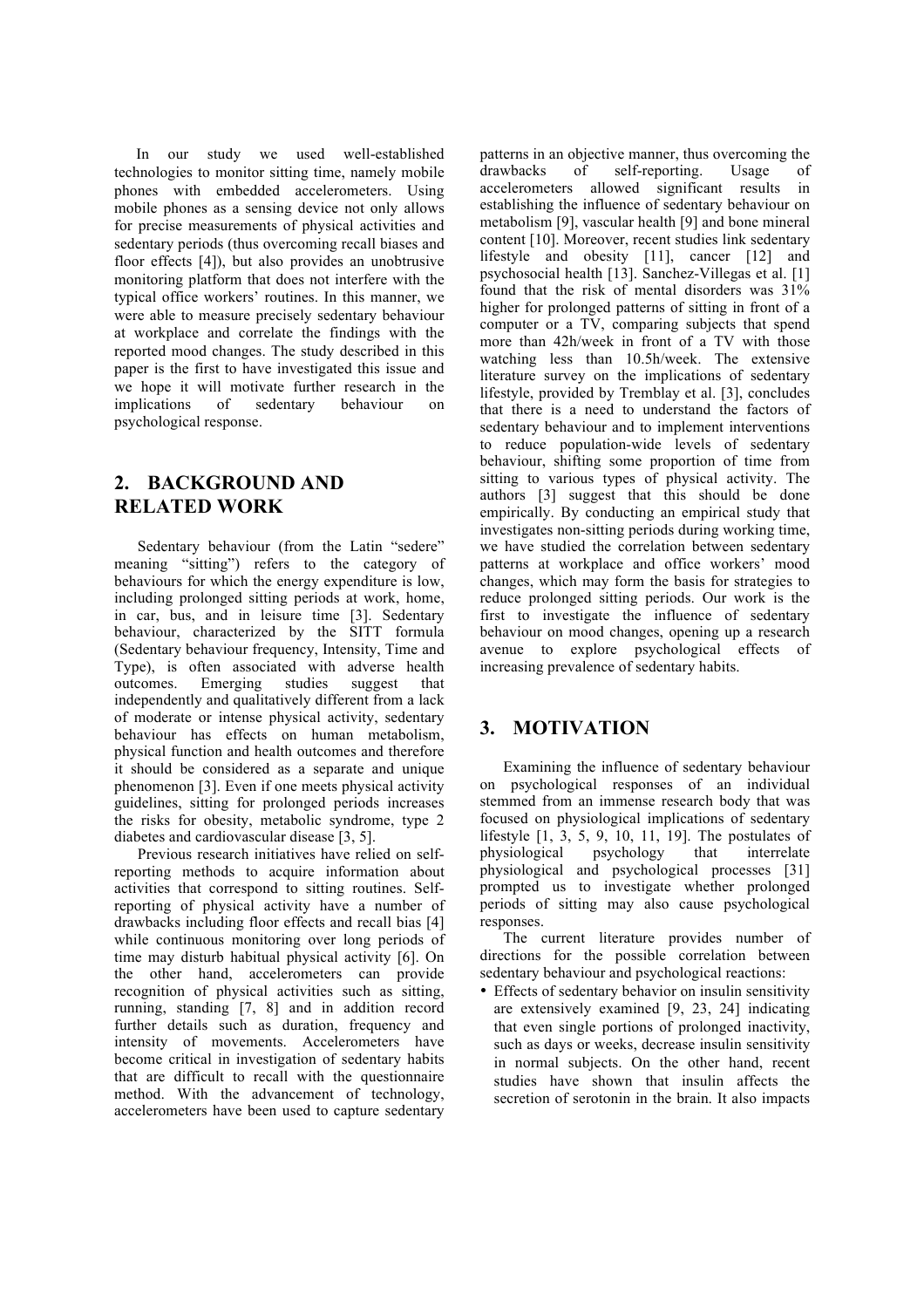memory and mood [25] and causes mood changes [26], while even postpartum mood disorders were attributed to decreased insulin levels [23].

- The lipid metabolism and prolonged periods of inactivity are related according to the animal studies [28] which indicated the correlation even for shorter periods of inactivity such as 4 hours or several days. Wells et al. [27] claim that the presence of lipids can induce sleepiness and mood changes.
- The effects of prolonged sitting on sympathetic activity are demonstrated in [24]. On the other hand, close relationship between anxiety and sympathetic nervous system activity is wellestablished [27] while there were also attempts to correlate sympathetic activity with mood states [29] and diurnal variations [30].

However, it would be inappropriate to claim correlation between sedentary behaviour and the mood based solely on the physiological parameters as an underlying factor. Rather, this provided us the motivation to examine the effects of sedentary behaviour on psychological responses independently from physiological parameters.

## **4. STUDY DESIGN**

#### **4.1 Mood assessment**

The mood may depend on a number of different factors, such as circadian rhythms [14], type of environment [15], quality of sleep [16], state of health, private problems or other factors incomprehensible not only to direct measurement but also difficult for an individual to identify. Therefore, it may be impossible to consider all the factors that influence the mood and provide the ultimate conclusion about the exact cause of one's state of mood. For this reason, our approach is to follow relative changes of mood rather than focus on an absolute mood state. This is because we assume that the interval between two mood assessments of a couple of hours (in our design) is not sufficient for a significant change in "background" factors. These factors, such as private problems for example, are likely to be constantly present during relatively longer periods of time while, the events within that period have pre-dominant influence on relative changes of mood. In our mood study we aim to capture sedentary patterns during the day that correlate with similar responses in individuals'

mood. Our method for assessing mood fluctuations during the day is based on EMA (Ecologically Momentary Assessment) approach in order to compare retrospective and momentary mood data [17]. The EMA approach, which involves asking participants to report their psychological state multiple times a day, reduces the critical issue of retrospective recall of extended time intervals. The retrospective recall issue is related to cognitive and emotive limitations that bias the recall of autobiographical memory [17] influencing subject's report by most salient events during the recall interval. The questionnaire we used was derived from a well-established scale for mood study – the Profile of Mood States (POMS) scale that consists of 65 items in its standard version. However, long and repeated mood questionnaires become a burden on subjects, therefore a short version of the POMS scale was used. We derived 8 adjectives from the POMS scale, namely cheerful, sad, tensed, fatigued, energetic, relaxed, annoyed and friendly that were rated on 5-point scale (1-not at all, 2- a little, 3 moderately, 4 quite a bit, 5- extremely). The scores were summed across the items related to positive and negative expression in order to generate a single score for each mood report. The difference of that score (between two sequential questionnaires) was taken as a measure of relative change of subject's mood. The questionnaires were administered three times a day, scheduled to best fit with the work routines, while also allowing the user to manually invoke the questionnaire. Typically, the questionnaires were answered in the morning, after lunch and at the end of working day.

### **4.2 Sedentary time**

Accelerometers provide an important research tool able to reliably measure and classify a number of physical activities, including walking, jogging, sitting, standing [7], and more complex activities such as estimation of metabolic energy expenditure, sit-to stand transfers, and assessment of balance and intensity of physical activity [7]. In our study we focused on distinguishing between sedentary and non-sedentary time. Typical approach is recording accelerometer data in 1-min epochs and a threshold of <100 counts per minute (CPM) is chosen to classify sedentary time [3, 19]. Total sedentary time is calculated as a sum of all sedentary minutes, while each minute interval where number of accelerometer counts is above 100 is considered a non-sedentary break [19]. The current studies investigating sedentary behavior typically use dedicated devices such as ActiGraph, TriTrac, Caltrac, Actiwatch or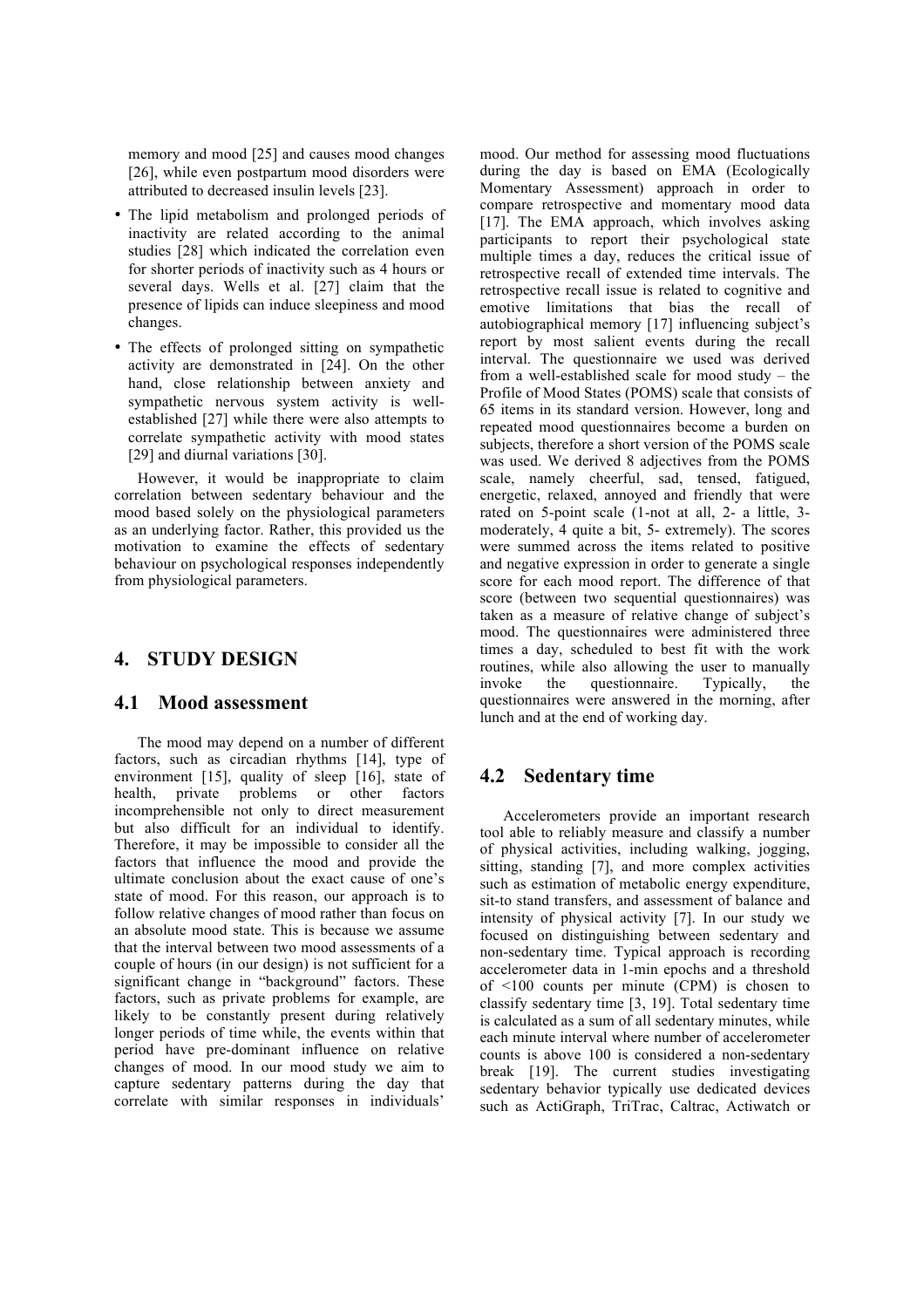Actical [20] that directly provide the number of counts. On the other hand, accelerometers are widely available in smart phones due to their role in user interfaces [21]. Since mobile phones are providing the raw accelerometer signal, instead of calculating counts we opted for a simpler approach of analyzing standard deviation of accelerometer signal [7]. However, we compared the performance of the two approaches for inference of sedentary time in our experimental settings and they demonstrated comparable performance.

In our study we used a mobile phone; not only because it does not require an additional sensing device to be carried but also it does not impact the typical behavior routines of office workers. Clearly, an issue with technological monitoring is that subjects may not always wear the device and this is an issue that we will address in the upcoming studies. The typical approach to deal with this issue of using a 20-minute inactivity criterion to identify a non-wearing period was not applicable in our study as office workers may sit continuously for more than 20 minutes.

## **5. EXPERIMENTS AND RESULTS**

We recruited 14 participants (9 males, 4 females), all of them office workers not connected with this study, for 5 working days (characteristics of the sample are shown in Table 1).

| Age (years)           | $31.5 \pm 8.2$   |
|-----------------------|------------------|
| Work hours per week   | $38.5 \pm 2.0$   |
| Duration between two  | $203.1 \pm 39.4$ |
| questionnaires (min)  |                  |
| Non-sedentary time in | $39.3 \pm 19.2$  |
| one interval (min)    |                  |

Table 1: Characteristics of the sample.

The participants filled in the mood questionnaires in the beginning, in the middle and at the end of working day. There were no significant differences between men and women either in the relevant parameters (such as age, number of working hours or type of the job regarding sedentary routines) or in the measures (such as a number of reported positive/negative mood changes and average non sedentary time within one monitored interval). None of the participants was a cigarette smoker nor reported health problems. After discarding intervals due to non-completed reports, the data analyzed contained 151 monitored intervals, 74 and 77 intervals of positive and negative mood changes respectively. Self-reported mood change, measured as a difference in scores between two consecutive questionnaires, was analyzed regarding sedentary time, acquired using accelerometer embedded in smart phones. Statistical analysis was performed using SPSS while sedentary patterns were inferred with R-2.13.

Figure 1, Figure 2 and Figure 3 show the distributions of Spearman correlation between nonsedentary time and reported change in mood. The mean correlation between non-sedentary time and positive/negative/overall mood changes was 0.18±0.36 (*min*=-0.34, *max*=0.86), -0.23±0.37 (*min*=-0.90, *max*=0.33) and 0.35±0.38 (*min*=-0.48, *max*=0.86) respectively.



Figure 1: Distribution of Spearman correlation between non-sedentary time and positive mood score change.



Figure 2: Distribution of Spearman correlation between non-sedentary time and negative mood score change.

The non-sedentary time/positive mood changes and non-sedentary-time/overall mood changes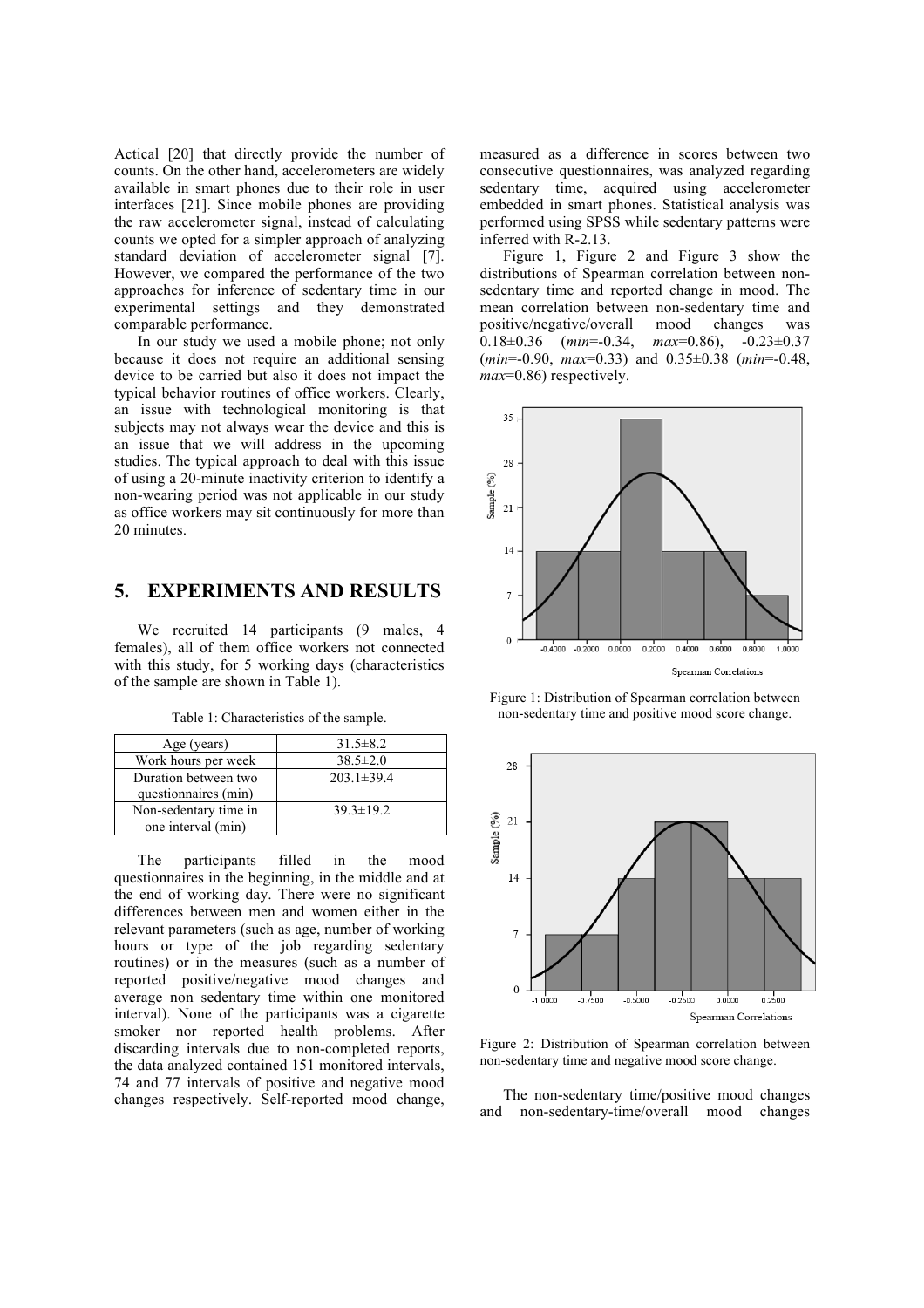distributions were significantly greater than 0 (*t*=1.753, *t*=3.451 respectively, P<0.1, P<0.005) while non-sedentary time/negative mood changes distribution was significantly less than 0 (*t*=-2.339 P<0.05). None of the distributions was significantly skewed.

The results suggest that the time spent in nonsedentary activities is positively correlated with changes in reported positive/overall mood and negatively correlated with changes in reported negative mood. On the other hand, the reported mood at the beginning of monitored intervals had moderately low impact on the sedentary behaviour in the following interval  $(r=0.24, r=-0.16$  and  $r=0.23$ respectively for initial positive/negative/overall mood score and non-sedentary time across subjects). This suggests that sedentary patterns were not influenced by subjects' mood



Figure 3 Distribution of Spearman correlation between non-sedentary time and overall mood score change.

### **6. CONCLUSION**

Our pilot study has shown correlation between sedentary patterns at workplace and mood changes. Considering the potential health implications, this study provides a basis to establish new health recommendations and create work place policies that minimize sedentary work style, so that wellbeing of office workers is further improved. Use of mobile phones will allow workers to get feedback on their mood change scores and correlation with nonsedentary periods. This will form part of a persuasive feedback application that will be developed to encourage a healthy work style.

#### **REFERENCES**

- [1] A.Sanchez-Villegas, I. Ara, F. Guille´n-Grima, M. Bes-Rastrollo, J.J.Varo-Cenarruzabeitia, M. A. Martı´nez-Gonza´lez, "Physical activity, sedentary index, and mental disorders in the SUN cohort study". Med. Sci. Sports Exerc. Vol 40(5): 827–834, 2008.
- [2] W. F. Stewart, J.A. Ricci, E. Chee, S.R. Hahn, and D. Morganstein, "Cost of lost productive work time along US workers with depression". JAMA, Vol. 289, Number 23 (2003), 3135-3144
- [3]M. S. Tremblay, R. C. Colley, T. J. Saunders, G. N. Healy, and Neville Owen,"Psychological and health implications of a sedentary lifestyle". Applied Physiology, Nutrition, and Metabolism, vol. 35(6), pp 725-740, December 2010.
- [4] Tudor-Locke CE, Myers AM. Challenges and opportunities for measuring physical activity in sedentary adults.Sports Med 2001;31:91–100
- [5] Hamilton, M.T., Hamilton, D.G., and Zderic, T.W. 2007. Role of low energy expenditure and sitting in obesity, metabolic syndrome, type 2 diabetes, and cardiovascular disease. Diabetes,56(11): 2655–2667. doi:10.2337/db07-0882. PMID:17827399.
- [6] Baranowski T. Validity and reliability of self report measures of physical activity: an informationprocessing perspective. Res Q Exerc Sport 1988;59:314–27
- [7] J. Kwapisz, G. M. Weiss, S. A. Moore, "Activity recognition using cell phone accelerometers",Human Factors, pp 10-18, 2010. (Retrieved from http://storm.cis.fordham.edu/~gweiss/papers/sensorKD D-2010.pdf)
- [8] M. J. Mathie, A. C. F. Coster, B. H. Lovell, and B. G. Celler, "Accelerometry: providing an integrated, practical method for long-term, ambulatory monitoring of human movement",Journal of Physiological Measurement, vol 25(2), 2004.
- [9] N. M. Hamburg, C. J. McMackin, A. L.. Huang, S. M. Shenouda. M.E.Widlansky, E. Schulz, et al., "Physical inactivity rapidly induces insulin resistance and microvascular dysfunction in healthy volunteers" Arterioscler. Thromb. Vasc. Biol. 27(12):2650–2656, 2007.
- [10] S. R. Zwart, A. R. Hargens, S. M. Lee, B. R. Macias, D.E. Watenpaugh,K. Tse, S. M. Smith, "Lower body negative pressure treadmill exercise as a countermeasure for bed rest-induced bone loss in female identical twins", Bone, vol 40(2), pp 529-537, 2007.
- [11] F .B. Hu, Y. T. Li, G.A. Golditz, W.C. Willett, and J.E. Manson, "Television watching and other sedentary behaviors in relation to risk of obesity and type 2 diabetes mellitus in women", JAMA, vol 289 14), pp 1785–1791, 2003.